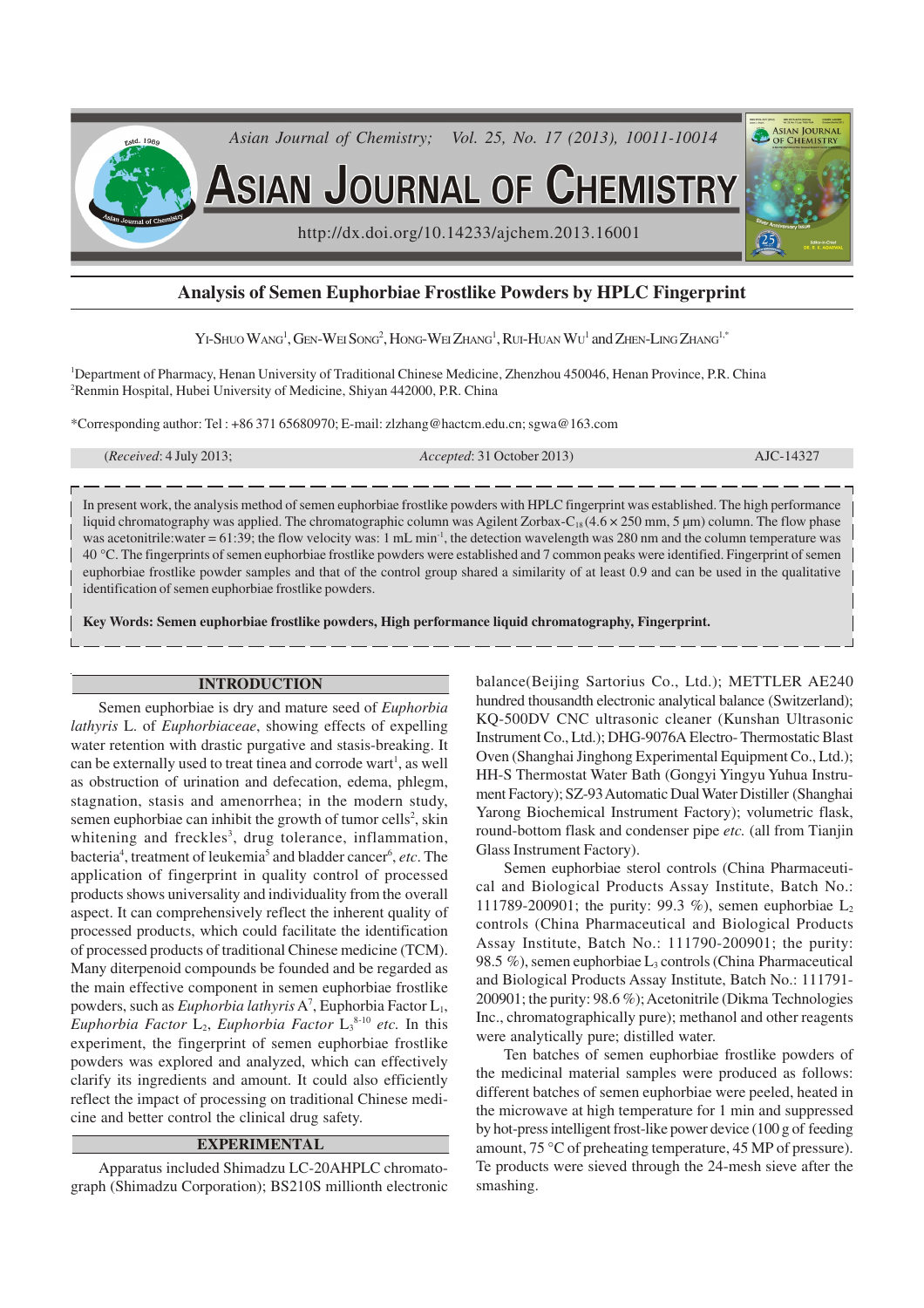**Selection of mobile phase and mobile phase proportion:** With experimental comparison, acetonitrile and water (61:39) were treated with isocratic elution, which efficiently separated chromatographic peaks of samples with relatively large amount of peaks. After 1 h of the analysis time, no characteristic peak occurred. In this research, four systems were compared, including the acetonitrile-water, acetonitrile-0.1 % phosphoric acid solution, acetonitrile-0.1 % glacial acetic acid solution and acetonitrile-0.1 % formic acid solution. Ultimately, the fingerprint of four systems did not show remarkable differences. But the spike of acetonitrile-water was relatively sound and the preparation was simple. Thus, the acetonitrile-water solution was taken as the mobile phase system and the result was shown in Table-1.

| TABLE-1<br>MOBILE PHASE PROPORTION OF FINGERPRINT OF SEMEN<br>EUPHORBIAE FROSTLIKE POWDERS |                  |  |  |
|--------------------------------------------------------------------------------------------|------------------|--|--|
| Mobile Phase                                                                               | $0$ to 60 $\min$ |  |  |
| Acetonitrile<br>61                                                                         |                  |  |  |
| Water                                                                                      | 39               |  |  |

**Selection of detection wavelength:** In this experiment, semen euphorbiae sterols, semen euphorbiae  $L_2$  and  $L_3$  were taken as index peaks. Effects of different wavelengths (230, 280 and 300nm) were compared. The wavelength of 280 nm showed proper chromatographic peak proportion and good spike. Thus, the wavelength was identified as 280 nm.

**Selection of column temperature:** Column temperatures (35, 40, and 45 °C) were compared. The experiment showed that at 40  $\degree$ C, the peak time, spike and resolution were satisfying. Thus, in this research, the column temperatures was set as 40 °C.

**Chromatographic conditions:** Chromatographic column: Agilent Zorbax-C<sub>18</sub> (4.6  $\times$  250 mm, 5 µm); mobile phase: acetonitrile-water =  $61:39$ ; flow velocity: 1.0 mL min<sup>-1</sup>; the wavelength: 280 nm; column temperature: 40 °C; sample size:10  $\mu$ L; sampling time: 60 min.

**Preparation of reference solutions:** 0.00106 g of semen euphorbiae sterols,  $0.00045$  g of semen euphorbiae  $L_2$  and 0.00080 g of L3 were accurately weighed and placed in 10 mL volumetric flasks, respectively. Methanol was added for salvation. The solution was shaken up so as to obtain the semen euphorbiae mixing controls. Their quality concentration was  $0.106$ ,  $0.045$  and  $0.080$  mg mL<sup>-1</sup>, respectively.

**Preparation of the test solution:** About 0.2 g of the semen euphorbiae frostlike powder was accurately weighed and 20 mL of methanol was added. Through 2 h of the bath

reflux, the solution was chilled, filtered and dried by water bath and distillation. A certain amount of methanol was added for dissolution. Later, the solution was placed in the 5 mL volumetric flask and diluted with methanol to the scale. Then, the solution was shaken up and filtered through the millipore filter  $(0.45 \mu m)$ , so as to obtain the test fluid.

#### **RESULTS AND DISCUSSION**

**Precision test:** About 0.2 g of the semen euphorbiae frostlike powder was accurately weighed and operated according to the above mentioned preparation method. The sample size was 10  $\mu$ L and the sample was consecutively fed for 5 times and its fingerprint was recorded. Chromap 1.5 was used to process data. The data showed that the relative retention time of each chromatographic peak was  $\text{RSD} < 3$  % and the relative peak area  $\text{RSD} < 5\%$ . This indicated that under this condition, the fingerprint precision of semen euphorbiae frostlike powders was sound.

**Stability test:** About 0.2 g of the semen euphorbiae frostlike powders were accurately weighed and operated according to the above mentioned preparation method. At 0, 2, 8, 12, 24 and 48 h, its fingerprint was recorded. Chromap 1.5 was used to process data. The data showed that the relative retention time of each chromatographic peak was RSD < 3.0 % and the relative peak area RSD < 5.0 %. This indicated that samples remained relatively stable in 48 h.

**Repeatability test:** Five samples of semen euphorbiae frostlike powders were taken and each was about 0.2 g. Samples were accurately weighted and operated according to the above mentioned preparation method. Samples were respectively fed and their respectively fingerprint was recorded. Chromap1.5 was used to process data. The data showed that the relative retention time of each chromatographic peak was RSD < 3.0 % and the relative peak area RSD < 5.0 %. This indicated that under this condition, the fingerprint of semen euphorbiae frostlike powders showed good repeatability, which was consistent with the requirements of the fingerprint.

**Standardization of common peaks:** The fingerprint of 10 batches of semen euphorbiae frostlike powders was analyzed. 7 common peaks were identified. Among them, peak 2 was semen euphorbiae sterol. Peak 4 was semen euphorbiae L<sub>3</sub>; peak 7 was semen euphorbiae L<sub>2</sub>. The semen euphorbiae sterol was taken as the reference peak. Its relative retention time and relative peak area was set as 1 to calculate the two data of other characteristic peaks. Chromap1.5 was used to process data. Results were shown in Fig. 1, Tables 2 and 3.

| TABLE-2        |                               |       |       |       |       |       |       |
|----------------|-------------------------------|-------|-------|-------|-------|-------|-------|
| Sample         | Relative retention time (min) |       |       |       |       |       |       |
| No.            |                               |       | 3     | 4     |       | 6     |       |
|                | 0.6390                        | 1.000 | 1.056 | 1.612 | 1.852 | 1.941 | 2.666 |
| $\overline{2}$ | 0.6386                        | 1.000 | 1.056 | 1.611 | 1.852 | 1.941 | 2.666 |
| 3              | 0.6382                        | 1.000 | 1.056 | 1.612 | 1.852 | 1.942 | 2.667 |
| $\overline{4}$ | 0.6382                        | 1.000 | 1.056 | 1.612 | 1.853 | 1.942 | 2.668 |
| 5              | 0.6378                        | 1.000 | 1.056 | 1.612 | 1.853 | 1.941 | 2.667 |
| 6              | 0.6384                        | 1.000 | 1.056 | 1.612 | 1.852 | 1.941 | 2.665 |
| $\mathbf{r}$   | 0.6389                        | 1.000 | 1.057 | 1.612 | 1.852 | 1.941 | 2.667 |
| 8              | 0.6380                        | 1.000 | 1.056 | 1.612 | 1.853 | 1.942 | 2.668 |
| 9              | 0.6389                        | 1.000 | 1.057 | 1.612 | 1.852 | 1.942 | 2.668 |
| 10             | 0.6382                        | 1.000 | 1.056 | 1.612 | 1.852 | 1.942 | 2.668 |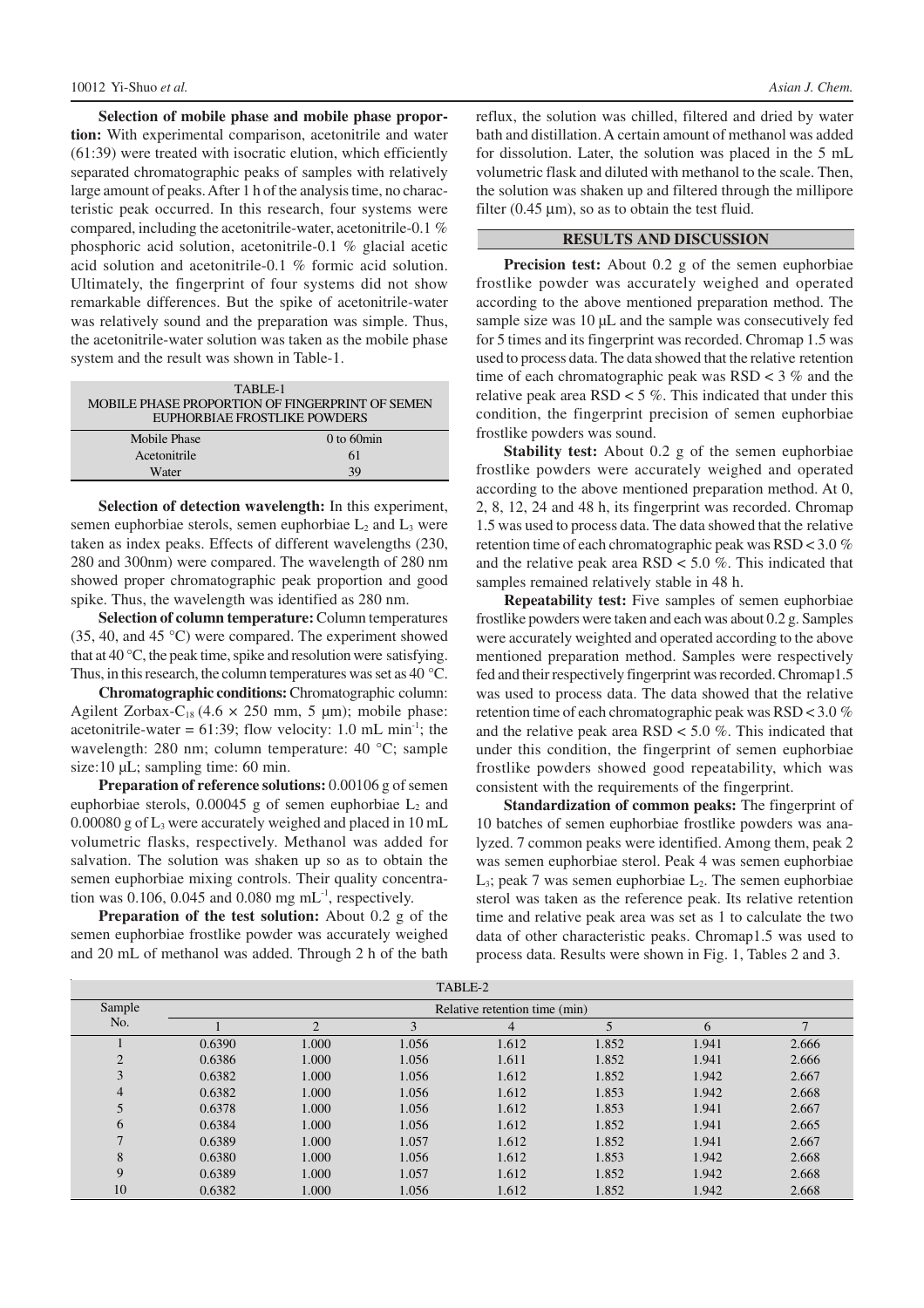

Fig. 1. HPLC fingerprint of semen Euphorbiae frostlike powders

A. semen Euphorbiae frostlike powders, B. mixing controls, C. semen Euphorbiae element L<sub>1</sub>, D. semen Euphorbiae element L<sub>3</sub>

| TABLE-3<br>RELATIVE PEAK AREA OF COMMON PEAKS |                              |       |        |        |        |        |        |
|-----------------------------------------------|------------------------------|-------|--------|--------|--------|--------|--------|
| Sample                                        | Relative retention peak area |       |        |        |        |        |        |
| No.                                           |                              | ↑     |        | 4      |        | 6      |        |
|                                               | 0.0888                       | 1.000 | 0.1577 | 0.8401 | 0.1554 | 0.0943 | 0.2783 |
| ↑                                             | 0.8887                       | 1.000 | 0.1583 | 0.8409 | 0.1568 | 0.0962 | 0.2805 |
| 3                                             | 0.1057                       | 1.000 | 0.1865 | 1.0129 | 0.1960 | 0.1113 | 0.3467 |
| 4                                             | 0.0867                       | 1.000 | 0.1637 | 0.8528 | 0.1630 | 0.1092 | 0.2909 |
|                                               | 0.0903                       | 1.000 | 0.1660 | 0.8985 | 0.1663 | 0.1051 | 0.2918 |
| 6                                             | 0.1098                       | 1.000 | 0.2096 | 1.2093 | 0.2358 | 0.0819 | 0.4020 |
|                                               | 0.1141                       | 1.000 | 0.2093 | 1.1040 | 0.2237 | 0.1043 | 0.3513 |
| 8                                             | 0.0848                       | 1.000 | 0.1596 | 0.9292 | 0.1717 | 0.0799 | 0.2844 |
| 9                                             | 0.1088                       | 1.000 | 0.2063 | 1.1704 | 0.2292 | 0.1001 | 0.3930 |
| 10                                            | 0.1018                       | 1.000 | 0.1958 | 1.1324 | 0.2100 | 0.0898 | 0.3589 |

**Calculation of fingerprint similarity:** The fingerprint processing software was used to process the fingerprint of semen Euphorbiae frostlike powders so as to obtain the fingerprint overlay chart of semen Euphorbiae frostlike powders and the similarity analysis result. The similarity was no less than 0.9. The results were shown in Table-4, Figs. 2-4.

# **Conclusion**

Semen *Euphorbiae* frostlike powders are commonly used as clinical medicine and no studies on semen *Euphorbiae* frostlike powders with its fingerprint were reported. In this research, HPLC fingerprint of semen *Euphorbiae* frostlike powders was established so that 7 chromatographic peaks can be simultaneously identified. Overall, it displayed the



frostlike powders

TABLE-4 FINGERPRINT SIMILARITY ANALYSIS RESULTS OF SEMEN EUPHORBIAE FROSTLIKE POWDERS

| Sample No.     | correlation index | included angle cosine |
|----------------|-------------------|-----------------------|
|                | 0.9451            | 0.9616                |
| $\overline{c}$ | 0.9922            | 0.9949                |
| 3              | 0.9803            | 0.9875                |
| 4              | 0.9777            | 0.9858                |
| 5              | 0.9413            | 0.9619                |
| 6              | 0.9599            | 0.9735                |
| 7              | 0.9597            | 0.9728                |
| 8              | 0.9605            | 0.9716                |
| 9              | 0.9855            | 0.9907                |
| 10             | 1.000             | 1.000                 |

characteristics of semen *Euphorbiae* frostlike powders and systematically reflected a complete perspective of components of semen *Euphorbiae* frostlike powders. This method laid a solid foundation for the quality control of semen *Euphorbiae* frostlike powders.

With the analysis of 10 batches of semen *Euphorbiae* frostlike powders, it was found that the similarity of its common peaks was no less than 0.9, indicating that different batches of semen *Euphorbiae* frostlike powders did not have significant fingerprint changes. However, the relative peak area of the chromatographic peaks showed that certain differences were